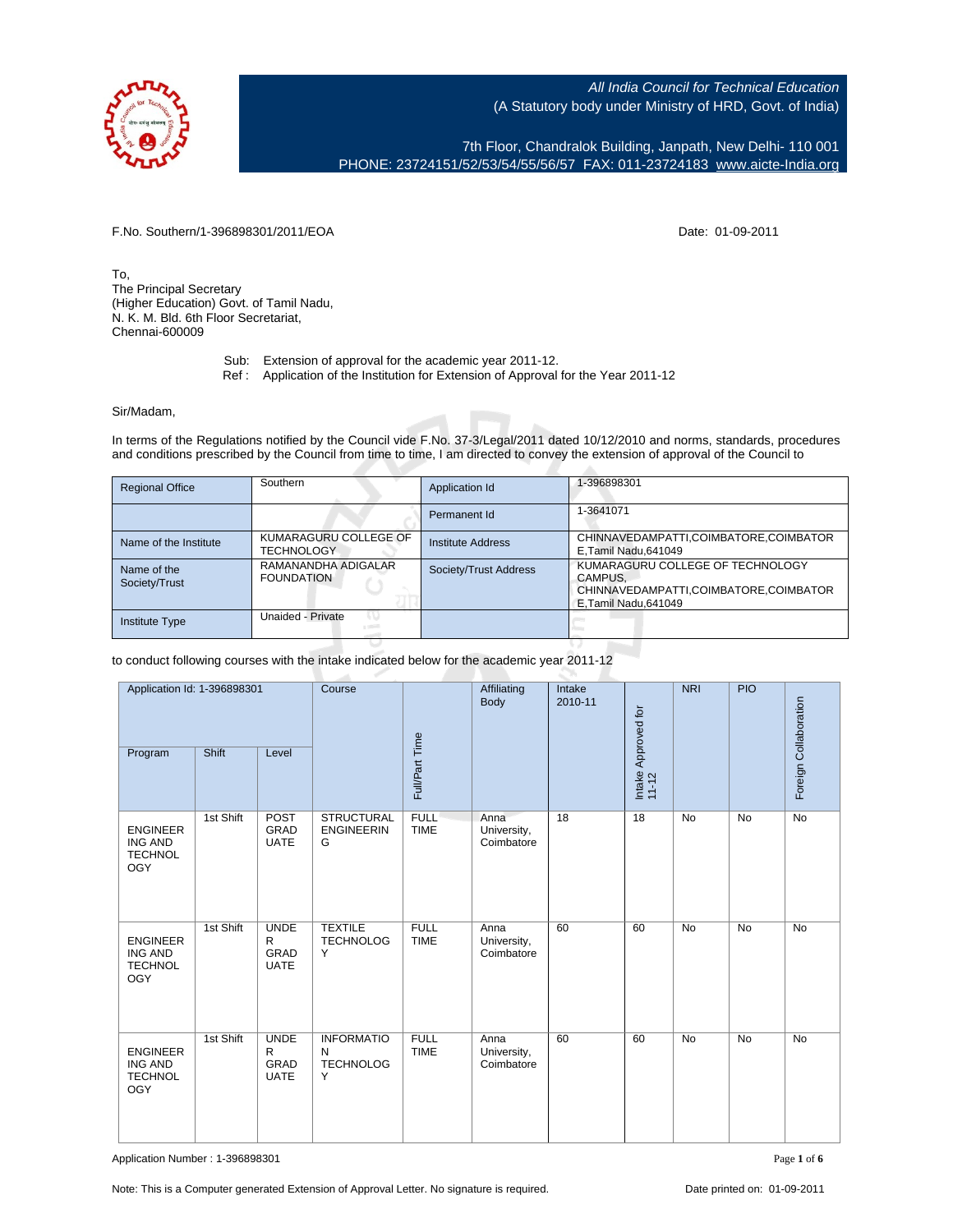

7th Floor, Chandralok Building, Janpath, New Delhi- 110 001 PHONE: 23724151/52/53/54/55/56/57 FAX: 011-23724183 [www.aicte-India.org](http://www.aicte-India.org)

| Application Id: 1-396898301                                       |           | Course                                  |                                                                              | Affiliating<br><b>Body</b> | Intake<br>2010-11                 |         | <b>NRI</b>                   | <b>PIO</b> |    |                       |
|-------------------------------------------------------------------|-----------|-----------------------------------------|------------------------------------------------------------------------------|----------------------------|-----------------------------------|---------|------------------------------|------------|----|-----------------------|
| Program                                                           | Shift     | Level                                   |                                                                              | Full/Part Time             |                                   |         | Intake Approved for<br>11-12 |            |    | Foreign Collaboration |
| <b>ENGINEER</b><br>ING AND<br><b>TECHNOL</b><br><b>OGY</b>        | 1st Shift | <b>UNDE</b><br>R<br>GRAD<br><b>UATE</b> | <b>MECHATRONI</b><br>CS                                                      | <b>FULL</b><br><b>TIME</b> | Anna<br>University,<br>Coimbatore | 60      | 60                           | No         | No | No                    |
| <b>ENGINEER</b><br><b>ING AND</b><br><b>TECHNOL</b><br><b>OGY</b> | 1st Shift | <b>UNDE</b><br>R<br>GRAD<br><b>UATE</b> | <b>MECHANICAL</b><br><b>ENGINEERIN</b><br>G                                  | <b>FULL</b><br><b>TIME</b> | Anna<br>University,<br>Coimbatore | 120     | 120                          | No         | No | No                    |
| <b>ENGINEER</b><br><b>ING AND</b><br><b>TECHNOL</b><br><b>OGY</b> | 1st Shift | <b>POST</b><br>GRAD<br><b>UATE</b>      | <b>INDUSTRIAL</b><br><b>ENGINEERIN</b><br>G<br>Φ<br>$\sim$                   | <b>FULL</b><br><b>TIME</b> | Anna<br>University,<br>Coimbatore | 25<br>ω | 25                           | No         | No | No                    |
| <b>ENGINEER</b><br><b>ING AND</b><br><b>TECHNOL</b><br><b>OGY</b> | 1st Shift | <b>POST</b><br>GRAD<br><b>UATE</b>      | <b>ENERGY</b><br><b>ENGINEERIN</b><br>G                                      | <b>FULL</b><br><b>TIME</b> | Anna<br>University,<br>Coimbatore | 18      | 18                           | No         | No | No                    |
| <b>ENGINEER</b><br><b>ING AND</b><br><b>TECHNOL</b><br><b>OGY</b> | 1st Shift | <b>UNDE</b><br>R<br>GRAD<br><b>UATE</b> | <b>CIVIL</b><br><b>ENGINEERIN</b><br>G                                       | <b>FULL</b><br><b>TIME</b> | Anna<br>University,<br>Coimbatore | 60      | 60                           | No         | No | No                    |
| ENGINEER<br>ING AND<br><b>TECHNOL</b><br><b>OGY</b>               | 1st Shift | <b>UNDE</b><br>ĸ<br>GRAD<br><b>UATE</b> | <b>ELECTRICAL</b><br>AND<br><b>ELECTRONIC</b><br>S<br><b>ENGINEERIN</b><br>G | <b>FULL</b><br>TIME        | Anna<br>University,<br>Coimbatore | 60      | 60                           | No         | No | No                    |
| ENGINEER<br>ING AND<br><b>TECHNOL</b><br><b>OGY</b>               | 1st Shift | POST<br>GRAD<br><b>UATE</b>             | <b>COMPUTER</b><br>AIDED<br><b>DESIGN AND</b><br>MANUFACTU<br>RE             | <b>FULL</b><br><b>TIME</b> | Anna<br>University,<br>Coimbatore | 18      | 18                           | No         | No | No                    |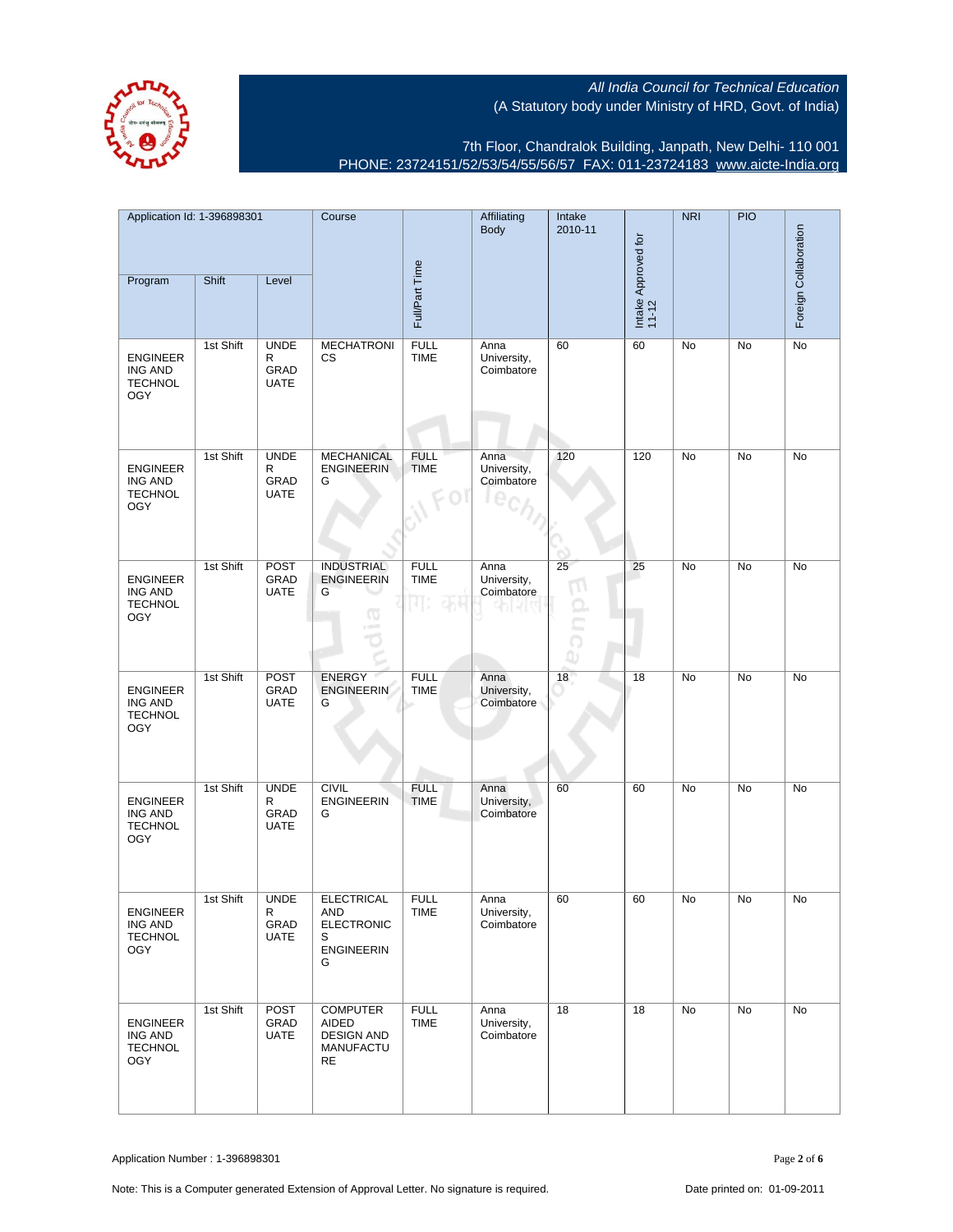

7th Floor, Chandralok Building, Janpath, New Delhi- 110 001 PHONE: 23724151/52/53/54/55/56/57 FAX: 011-23724183 [www.aicte-India.org](http://www.aicte-India.org)

|                                                                   | Application Id: 1-396898301 |                                    | Course                                                                    | Affiliating<br><b>Body</b> |                                   | Intake<br>2010-11 |                              | <b>NRI</b> | <b>PIO</b> | Foreign Collaboration |
|-------------------------------------------------------------------|-----------------------------|------------------------------------|---------------------------------------------------------------------------|----------------------------|-----------------------------------|-------------------|------------------------------|------------|------------|-----------------------|
| Program                                                           | Shift                       | Level                              |                                                                           | Full/Part Time             |                                   |                   | Intake Approved for<br>11-12 |            |            |                       |
| <b>ENGINEER</b><br>ING AND<br><b>TECHNOL</b><br><b>OGY</b>        | 1st Shift                   | <b>POST</b><br>GRAD<br><b>UATE</b> | <b>POWER</b><br><b>ELECTRONIC</b><br>S AND<br><b>DRIVES</b>               | <b>FULL</b><br><b>TIME</b> | Anna<br>University,<br>Coimbatore | 18                | 18                           | No         | No         | No                    |
| <b>ENGINEER</b><br><b>ING AND</b><br><b>TECHNOL</b><br><b>OGY</b> | 1st Shift                   | <b>POST</b><br>GRAD<br><b>UATE</b> | <b>COMMUNICA</b><br><b>TION</b><br><b>SYSTEMS</b>                         | <b>FULL</b><br><b>TIME</b> | Anna<br>University,<br>Coimbatore | 25                | 25                           | No         | No         | No                    |
| <b>ENGINEER</b><br><b>ING AND</b><br><b>TECHNOL</b><br><b>OGY</b> | 1st Shift                   | <b>POST</b><br>GRAD<br><b>UATE</b> | <b>APPLIED</b><br><b>ELECTRONIC</b><br>S<br>$\sigma$<br>$\sim$            | <b>FULL</b><br><b>TIME</b> | Anna<br>University,<br>Coimbatore | 18<br>N<br>ω      | 18                           | No         | No         | No                    |
| <b>ENGINEER</b><br><b>ING AND</b><br><b>TECHNOL</b><br><b>OGY</b> | 1st Shift                   | <b>POST</b><br>GRAD<br><b>UATE</b> | <b>COMPUTER</b><br><b>SCIENCE</b><br><b>AND</b><br><b>ENGINEERIN</b><br>G | <b>FULL</b><br><b>TIME</b> | Anna<br>University,<br>Coimbatore | 25                | 25                           | No         | No         | No                    |
| <b>ENGINEER</b><br><b>ING AND</b><br><b>TECHNOL</b><br><b>OGY</b> | 1st Shift                   | <b>POST</b><br>GRAD<br><b>UATE</b> | <b>TEXTILE</b><br><b>TECHNOLOG</b><br>Y                                   | <b>FULL</b><br><b>TIME</b> | Anna<br>University,<br>Coimbatore | 18                | 18                           | No         | No         | No                    |
| ENGINEER<br>ING AND<br><b>TECHNOL</b><br><b>OGY</b>               | 1st Shift                   | <b>POST</b><br>GRAD<br><b>UATE</b> | APPAREL<br>TECHNOLOG<br>Y                                                 | <b>FULL</b><br>TIME        | Anna<br>University,<br>Coimbatore | 18                | 18                           | No         | No         | No                    |
| <b>ENGINEER</b><br><b>ING AND</b><br><b>TECHNOL</b><br><b>OGY</b> | 1st Shift                   | POST<br>GRAD<br><b>UATE</b>        | <b>BIOTECHNOL</b><br><b>OGY</b>                                           | <b>FULL</b><br><b>TIME</b> | Anna<br>University,<br>Coimbatore | 18                | 18                           | No         | No         | No                    |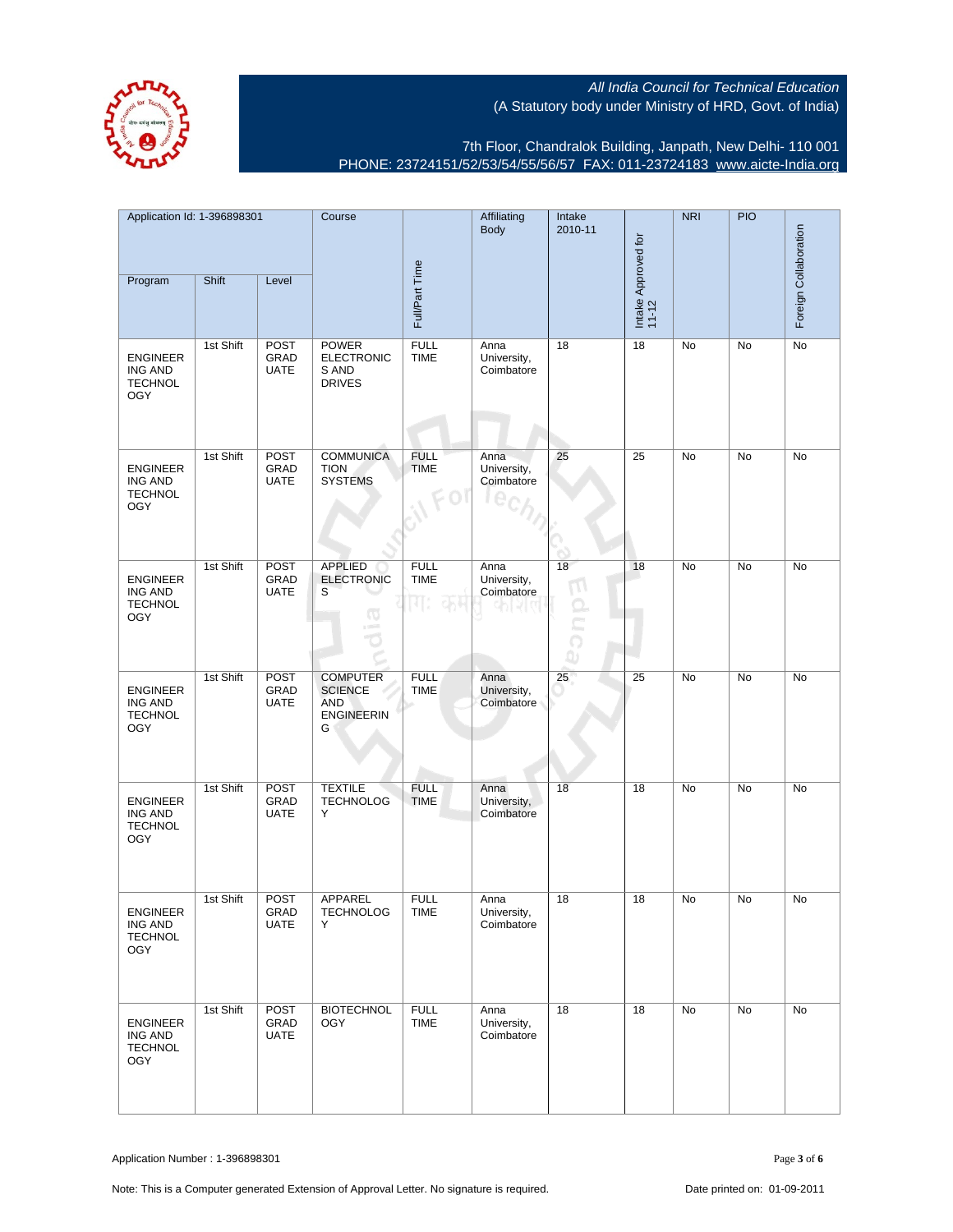

7th Floor, Chandralok Building, Janpath, New Delhi- 110 001 PHONE: 23724151/52/53/54/55/56/57 FAX: 011-23724183 [www.aicte-India.org](http://www.aicte-India.org)

|                                                                   | Application Id: 1-396898301 |                                         | Course                                                                                   |                            | Affiliating<br>Body               | Intake<br>2010-11          |                              | <b>NRI</b> | <b>PIO</b> | Foreign Collaboration |
|-------------------------------------------------------------------|-----------------------------|-----------------------------------------|------------------------------------------------------------------------------------------|----------------------------|-----------------------------------|----------------------------|------------------------------|------------|------------|-----------------------|
| Program                                                           | Shift                       | Level                                   |                                                                                          | Full/Part Time             |                                   |                            | Intake Approved for<br>11-12 |            |            |                       |
| <b>ENGINEER</b><br>ING AND<br><b>TECHNOL</b><br><b>OGY</b>        | 1st Shift                   | <b>POST</b><br>GRAD<br><b>UATE</b>      | EMBEDDED<br><b>SYSTEMS</b>                                                               | <b>FULL</b><br><b>TIME</b> | Anna<br>University,<br>Coimbatore | 18                         | 18                           | No         | No         | No                    |
| <b>MCA</b>                                                        | 1st Shift                   | <b>POST</b><br>GRAD<br><b>UATE</b>      | <b>MASTERS IN</b><br><b>COMPUTER</b><br><b>APPLICATION</b><br>S                          | <b>FULL</b><br><b>TIME</b> | Anna<br>University,<br>Coimbatore | 60                         | 60                           | No         | No         | No                    |
| <b>ENGINEER</b><br><b>ING AND</b><br><b>TECHNOL</b><br><b>OGY</b> | 1st Shift                   | <b>UNDE</b><br>R<br>GRAD<br><b>UATE</b> | <b>ELECTRONIC</b><br>S AND<br><b>COMMUNICA</b><br><b>TIONS</b><br><b>ENGINEERIN</b><br>G | <b>FULL</b><br><b>TIME</b> | Anna<br>University,<br>Coimbatore | 120<br>$\mathcal{U}$<br>Ūĵ | 120                          | No         | No         | No                    |
| <b>ENGINEER</b><br><b>ING AND</b><br><b>TECHNOL</b><br><b>OGY</b> | 1st Shift                   | <b>UNDE</b><br>R<br>GRAD<br><b>UATE</b> | <b>COMPUTER</b><br><b>SCIENCE</b><br><b>AND</b><br><b>ENGINEERIN</b><br>G                | <b>FULL</b><br><b>TIME</b> | Anna<br>University,<br>Coimbatore | 60                         | 120                          | No         | No         | No                    |
| <b>ENGINEER</b><br><b>ING AND</b><br><b>TECHNOL</b><br><b>OGY</b> | 1st Shift                   | <b>UNDE</b><br>R<br>GRAD<br>UATE        | <b>BIOTECHNOL</b><br><b>OGY</b>                                                          | <b>FULL</b><br><b>TIME</b> | Anna<br>University,<br>Coimbatore | 60                         | 60                           | No         | No         | No                    |
| ENGINEER<br>ING AND<br><b>TECHNOL</b><br><b>OGY</b>               | 1st Shift                   | <b>UNDE</b><br>R.<br>GRAD<br>UATE       | <b>FASHION</b><br><b>TECHNOLOG</b><br>Y                                                  | <b>FULL</b><br>TIME        | Anna<br>University,<br>Coimbatore | 60                         | 60                           | No         | No         | No                    |
| MANAGEM<br><b>ENT</b>                                             | 1st Shift                   | POST<br>GRAD<br><b>UATE</b>             | <b>MASTERS IN</b><br><b>BUSINESS</b><br><b>ADMINISTRA</b><br><b>TION</b>                 | <b>FULL</b><br><b>TIME</b> | Anna<br>University,<br>Coimbatore | 60                         | 120                          | No         | No         | No                    |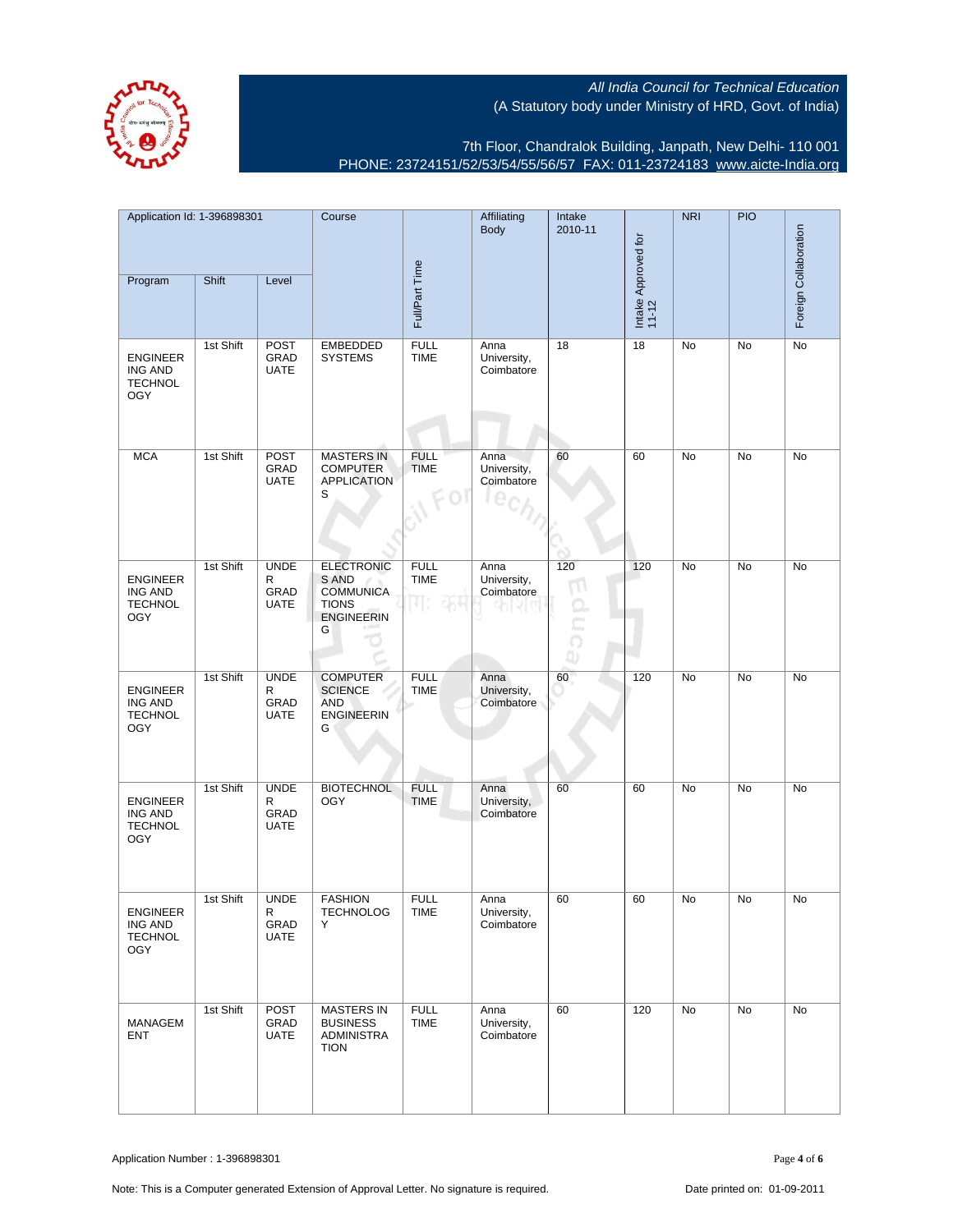7th Floor, Chandralok Building, Janpath, New Delhi- 110 001 PHONE: 23724151/52/53/54/55/56/57 FAX: 011-23724183 [www.aicte-India.org](http://www.aicte-India.org)

| Application Id: 1-396898301                                       |           | Course                                                    |                                                                                         | Affiliating<br>Body        | Intake<br>2010-11                 |                                            | <b>NRI</b>                   | <b>PIO</b> | Foreign Collaboration |           |
|-------------------------------------------------------------------|-----------|-----------------------------------------------------------|-----------------------------------------------------------------------------------------|----------------------------|-----------------------------------|--------------------------------------------|------------------------------|------------|-----------------------|-----------|
| Program                                                           | Shift     | Level                                                     |                                                                                         | Full/Part Time             |                                   |                                            | Intake Approved for<br>11-12 |            |                       |           |
| <b>ENGINEER</b><br><b>ING AND</b><br><b>TECHNOL</b><br><b>OGY</b> | 1st Shift | <b>UNDE</b><br>$\mathsf{R}$<br>GRAD<br><b>UATE</b>        | <b>AERONAUTIC</b><br><b>AL</b><br><b>ENGINEERIN</b><br>G                                | <b>FULL</b><br><b>TIME</b> | Anna<br>University,<br>Coimbatore | 60                                         | 60                           | <b>No</b>  | <b>No</b>             | No        |
| <b>ENGINEER</b><br><b>ING AND</b><br><b>TECHNOL</b><br><b>OGY</b> | 1st Shift | <b>UNDE</b><br>$\mathsf{R}$<br><b>GRAD</b><br><b>UATE</b> | <b>ELECTRONIC</b><br>S &<br><b>INSTRUMENT</b><br><b>ATION</b><br><b>ENGINEERIN</b><br>G | <b>FULL</b><br><b>TIME</b> | Anna<br>University,<br>Coimbatore | 60                                         | 60                           | <b>No</b>  | <b>No</b>             | <b>No</b> |
| <b>ENGINEER</b><br><b>ING AND</b><br><b>TECHNOL</b><br><b>OGY</b> | 1st Shift | <b>UNDE</b><br>R<br><b>GRAD</b><br><b>UATE</b>            | <b>AUTOMOBILE</b><br><b>ENGINEERIN</b><br>G<br>$\overline{\mathbb{C}}$<br>1875          | <b>FULL</b><br><b>TIME</b> | Anna<br>University,<br>Coimbatore | $\overline{0}$<br>$\cup$<br>$\Omega$<br>è. | 60                           | <b>No</b>  | <b>No</b>             | No        |

The above mentioned approval is subject to the condition that KUMARAGURU COLLEGE OF TECHNOLOGY shall follow and adhere to the Regulations, guidelines and directions issued by AICTE from time to time and the undertaking / affidavit given by the institution along with the application submitted by the institution on portal.

In case of any differences in content in this Computer generated Extension of Approval Letter, the content/information as approved by the Executive Council / General Council as available on the record of AICTE shall be final and binding.

Strict compliance of Anti-Ragging Regulation:- Approval is subject to strict compliance of provisions made in AICTE Regulation notified vide F. No. 37-3/Legal/AICTE/2009 dated July 1, 2009 for Prevention and Prohibition of Ragging in Technical Institutions. In case Institution fails to take adequate steps to Prevent Ragging or fails to act in accordance with AICTE Regulation or fails to punish perpetrators or incidents of Ragging, it will be liable to take any action as defined under clause 9(4) of the said Regulation.

**(Dr. K P Isaac)**

Member Secretary, AICTE

Copy to:

**1. The Regional Officer,**

All India Council for Technical Education

Application Number : 1-396898301 Page **5** of **6**